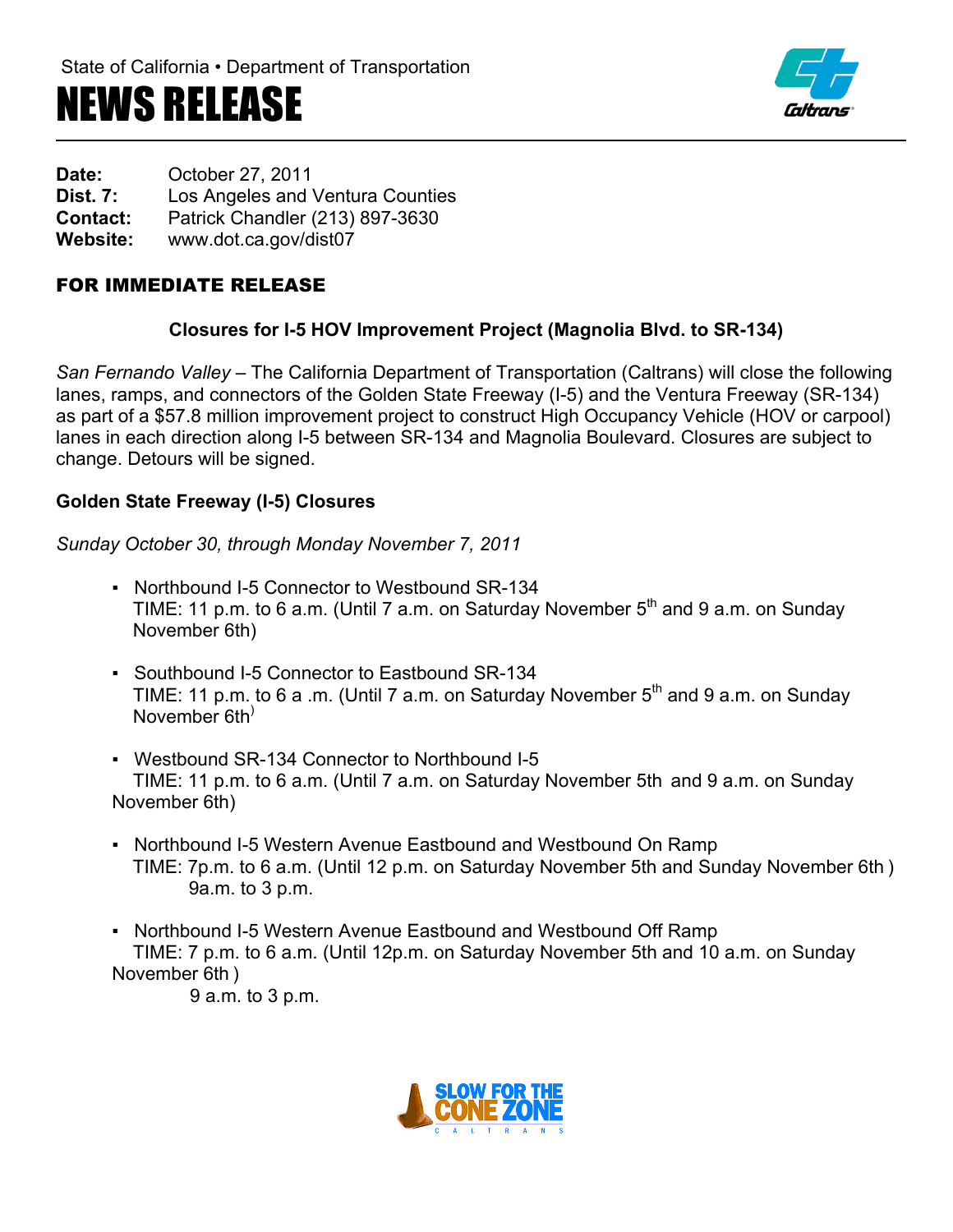- Southbound I-5 Western Avenue Eastbound and Westbound On-Ramps TIME: 7 p.m. to 6 a.m. (Until 10 a.m. on Saturday November 5th and 12 p.m. on Sunday November 6th) 9 a.m. to 3 p.m.
- Southbound I-5 Western Avenue Westbound and Eastbound Off-Ramps TIME: 7 p.m. to 6 a.m. (Until 10 a.m. on Saturday November  $5<sup>th</sup>$  and 12 p.m. on Sunday November 6th) 9 a.m. to 3 p.m.
- Northbound I-5 Eastbound and Westbound Olive Avenue/Verdugo Avenue Off-Ramps TIME: 9 p.m. to 6 a.m. (Until 9 a.m. on Saturday November  $5<sup>th</sup>$  and 10 a.m. on Sunday November 6th)
- Southbound I-5 Eastbound and Westbound Olive Avenue/Verdugo Avenue Off-Ramps TIME: 7 p.m. to 6 a.m. (Until 12 p.m. on Saturday November  $5<sup>th</sup>$  and Sunday November 6th) 9 a.m. to 3 p.m.
- Northbound I-5 Eastbound and Westbound Alameda Avenue Off Ramp Time: 8p.m. to 6 a.m. (Until 9 a.m. on Saturday November  $5<sup>th</sup>$  and 10 a.m. on Sunday November 6th)
- Southbound I-5 Eastbound and Westbound Alameda Avenue Off Ramp TIME: 7 p.m. to 6 a.m. (Until 12 p.m. on Saturday November 5th and Sunday November 6th) 9 p.m. to 3 a.m.
- Northbound I-5 from Colorado Boulevard to SR-134 TIME: Up to two lanes – 10 p.m. to 6 a.m. (Until 8 a.m. on Saturday November 5th and 10a.m. on Sunday November 6th) Three lanes  $-11$  p.m. to 7 a.m. Four Lanes- 1 a.m. to 5 a.m.
- Northbound I-5 from SR-134 to Burbank Boulevard TIME: Up to two lanes – 10 p.m. to 6 a.m. (Until 7 a.m. on November 5th and 10 a.m. on Sunday November 6th) Three lanes 1 a.m. to 6 a.m.
- Southbound I-5 from Burbank Boulevard to SR-134 TIME: Up to two lanes – 10 p.m. to 6 a.m. (Until 7 a.m. on November 5th and 8 a.m. on Sunday November 6th) Three lanes –1 a.m. to 6 a.m.